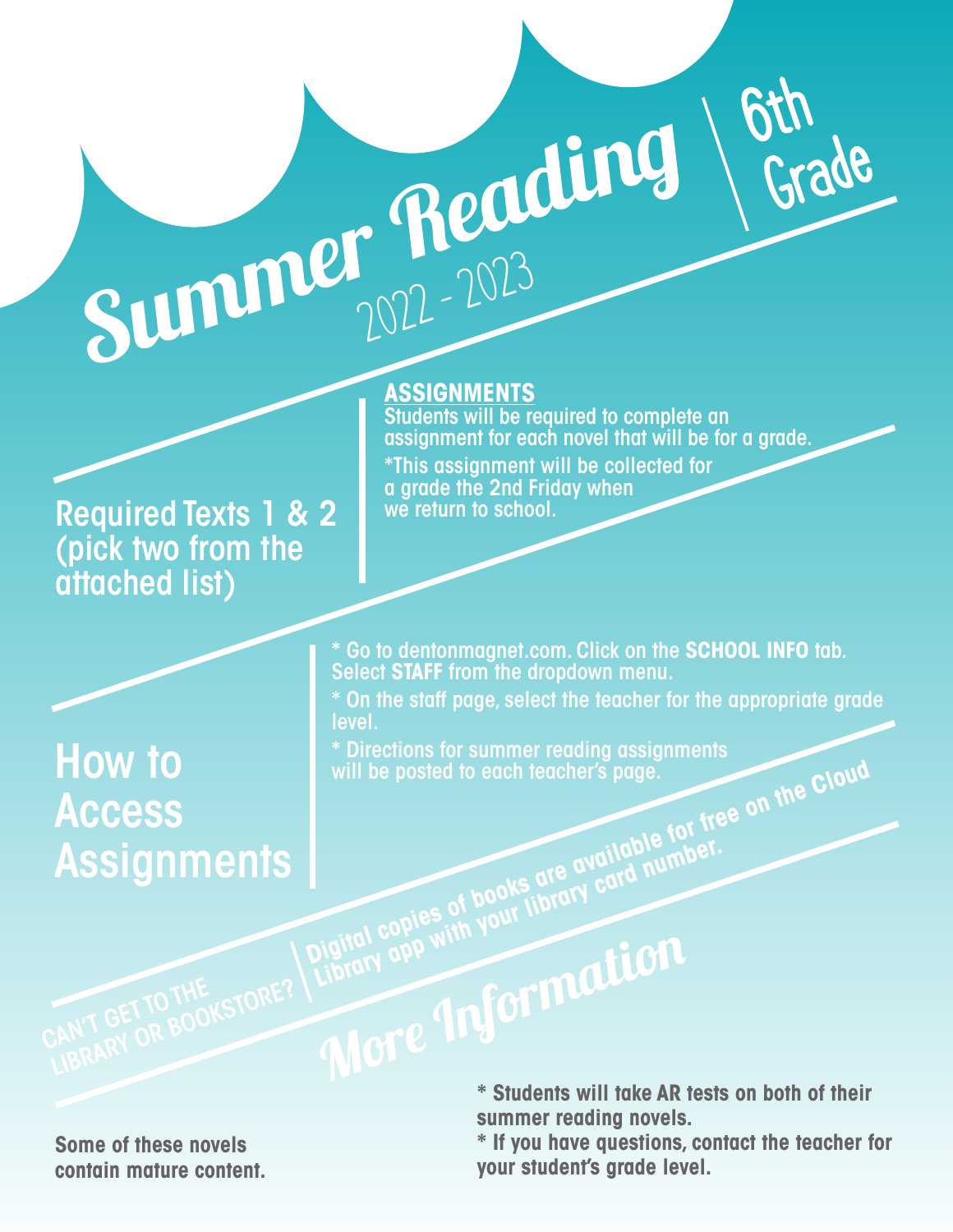## Denton Magnet School 6th Grade Summer Reading Novel Choice List 2022 - 2023

Students are required to read **two books** over the summer and complete the required assignments. **Student should select novels from the list below.** He or she needs to chose novels that he or she has not read or tested on previously. They must complete the assignments for **each** novel. Assigments will be turned in within the first two weeks of school.

## **Novel List**

Chose **two** novels to read from the list below that you have not read or tested on previously.

*All Season Edie* by Annabel Lyon

| Interest Level: MG                                                                                                                                                                                                                                                                                   |                 | thing as normal, and as long as they love one another, they can get through anything.<br>Book Level: 5.2 Word Count: 39,683                                                             | Edie Snow has always known her family is not normal, but when tragedy strikes, she learns that there is no such<br>Page Count: 179                                                                                                                                                                                                                      |  |  |
|------------------------------------------------------------------------------------------------------------------------------------------------------------------------------------------------------------------------------------------------------------------------------------------------------|-----------------|-----------------------------------------------------------------------------------------------------------------------------------------------------------------------------------------|---------------------------------------------------------------------------------------------------------------------------------------------------------------------------------------------------------------------------------------------------------------------------------------------------------------------------------------------------------|--|--|
| Among the Hidden by Margaret Peterson Haddix<br>wrong.                                                                                                                                                                                                                                               |                 |                                                                                                                                                                                         | In a future where the Population Police enforce the law limiting a family to only two children, Luke has lived all his<br>twelve years in isolation and fear on his family's farm, until another "third" convinces him that the government is                                                                                                           |  |  |
| Interest Level: MG                                                                                                                                                                                                                                                                                   | Book Level: 4.8 | Word Count: 32,127                                                                                                                                                                      | Page Count: 160                                                                                                                                                                                                                                                                                                                                         |  |  |
| <b>Bud, Not Buddy by Christopher Paul Curtis</b><br>Ten-year-old Bud, a motherless boy living in Flint, Michigan, during the Great Depression, escapes a bad foster<br>home and sets outin search of the man he believes to be his father-the renowned bandleader, H.E. Calloway of<br>Grand Rapids. |                 |                                                                                                                                                                                         |                                                                                                                                                                                                                                                                                                                                                         |  |  |
| Interest Level: MG                                                                                                                                                                                                                                                                                   | Book Level: 5.0 | Word Count: 52,179                                                                                                                                                                      | Page Count: 245                                                                                                                                                                                                                                                                                                                                         |  |  |
| Hard Times for Jake Smith by Aileen Kilgore Henderson<br>Interest Level: MG                                                                                                                                                                                                                          |                 | Book Level: 5.2 Word Count: 43,765                                                                                                                                                      | MaryJake is abandoned by her financially strapped parents and told towalk to the house of unknown relatives.<br>She dresses like a boy and joins the household of an old widow before discovering secrets about her own family.<br>Page Count: 192                                                                                                      |  |  |
| Incredible Journey by Shelia Burnford<br>home to the family they love.                                                                                                                                                                                                                               |                 |                                                                                                                                                                                         | Instinct told them that the way home lay to the west. And so the doughty young Labrador retriever, the roguish bull<br>terrier and the indomitable Siamese set out through the Canadian wilderness. Separately, they would soon have<br>died. But, together, the three house pets faced starvation, exposure, and wild forest animals to make their way |  |  |
| Interest Level: MG                                                                                                                                                                                                                                                                                   | Book Level: 7.6 | Word Count: 30851                                                                                                                                                                       | Page Count: 160                                                                                                                                                                                                                                                                                                                                         |  |  |
| Letters from Wolfie by Patti Sherlock<br>Interest Level: MG                                                                                                                                                                                                                                          | Book Level: 4.6 | Thirteen-year-old Mark donates his dog, Wolfie, to the Army's scout program in Vietnam.<br>Word Count: 56,352<br>login is the same username and login to get on a MCPSSschool computer. | Page Count: 228<br>* This book selection is located as an e-book on Big Universe @ https://www.biguniverse.com/signinStudent                                                                                                                                                                                                                            |  |  |
| Maniac Magee by Jerry Spinelli<br>which awe his contemporaries.                                                                                                                                                                                                                                      |                 |                                                                                                                                                                                         | After his parents die, Jeffrey Lionel Magee's life becomes legendary as he accomplishes athletic and other feats                                                                                                                                                                                                                                        |  |  |
| Interest Level: MG                                                                                                                                                                                                                                                                                   | Book Level: 4.7 | Word Count: 35,427                                                                                                                                                                      | Page Count: 184                                                                                                                                                                                                                                                                                                                                         |  |  |
| No More Dead Dogs by Gordon Korman<br>life as well.                                                                                                                                                                                                                                                  |                 |                                                                                                                                                                                         | Eighth-grade football hero Wallace Wallace is sentenced to detention attending rehearsals of the school play. He<br>becomes wrapped up in the production and begins to suggest changes that improve not only the play but his                                                                                                                           |  |  |
| Interest Level: MG                                                                                                                                                                                                                                                                                   | Book Level: 4.5 | Word Count: 37,355                                                                                                                                                                      | Page Count: 188                                                                                                                                                                                                                                                                                                                                         |  |  |